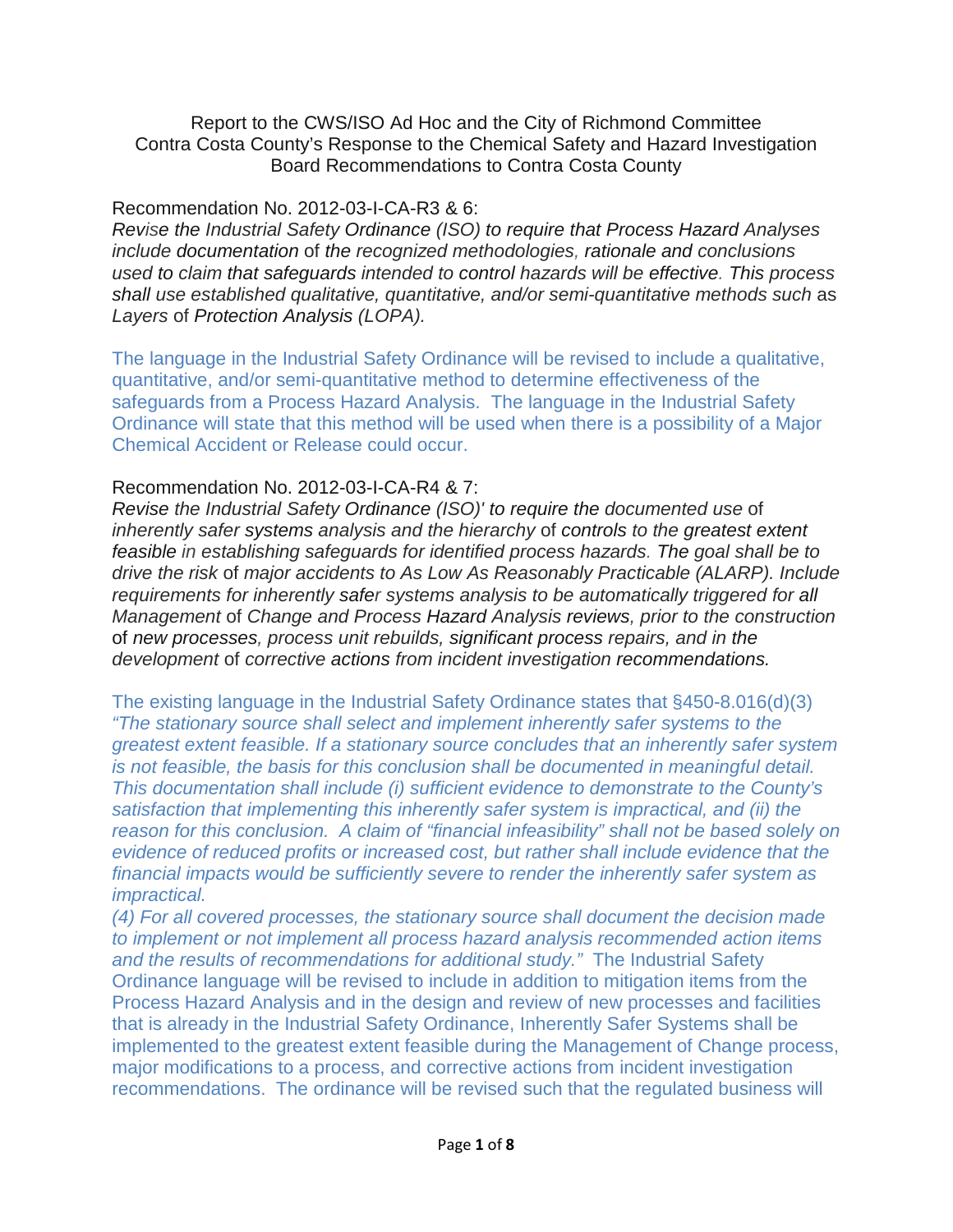be required to follow the Industrial Safety Ordinance Inherently Safer Systems Guidance.

Recommendation No. 2012-03-I-CA-R5 & 8:

*Monitor and confirm the effective implementation* of *the damage mechanism hazard review program (2012-03-I-CA-R1 and 2012-03-I-CA-R2 ),* so *that* all *necessary mechanical integrity work at the Chevron Richmond Refinery is identified and recommendations are completed in* a *timely way.*

*Recommendation No. 2012-03-I-CA-R1,* to *Chevron U.S.A, reads* as *follows: "At all Chevron US. refineries, engage* a *diverse team of qualified personnel to perform* a *documented damage mechanism hazard review. This review shall be an integral part*  of *the Process Hazard Analysis cycle and shall be conducted on all PSM-covered process piping circuits and process equipment. The damage mechanism hazard review shall identify potential process damage mechanisms and consequences* of *failure, and shall ensure safeguards are in place to control hazards presented by those damage mechanisms. Analyze and incorporate into this review applicable industry best practices, Chevron Energy Technology Company findings and recommendations, and inherently safer systems to the greatest extent feasible. "*

CCHS will review the method that Chevron has developed to ensure that it meets the intent of the recommendation and will review during the auditing process that Chevron Richmond Refinery is following this method and that it is effective.

*Recommendation No. 2012-03-I-CA-R2,* to *Chevron U.S.A, reads* as *follows:* At *all California Chevron US. refineries, report leading and lagging process safety indicators, such* as *the action item completion status of recommendations from damage mechanism hazard reviews, to the federal, state, and local regulatory agencies that have chemical release prevention authority.*

The language in the Industrial Safety Ordinance will be revised to require regulated businesses to report and make public specified, as determined by the City of Richmond and the County, leading and lagging process safety indicators that will show the overall effectiveness of the businesses process safety management program. The revised ordinance will also require that the regulated businesses develop leading and lagging indicators that show the completion status of recommendations from Management of Change, Incident Investigations (internal and external), Process Hazard Analyses, audits (internal and external), and recommendations that result from Mechanical Integrity recommendations, including damage mechanism hazard reviews. These indicators will be available to Contra Costa Health Services upon request and when performing an audit or inspection of the refinery.

# Recommendation No. 2013·03·I·CA·R16 & 17:

*Participate in the joint regulatory program described in recommendation 2012- 03·I·CA·R11 This participation shall include contributing relevant data to the repository*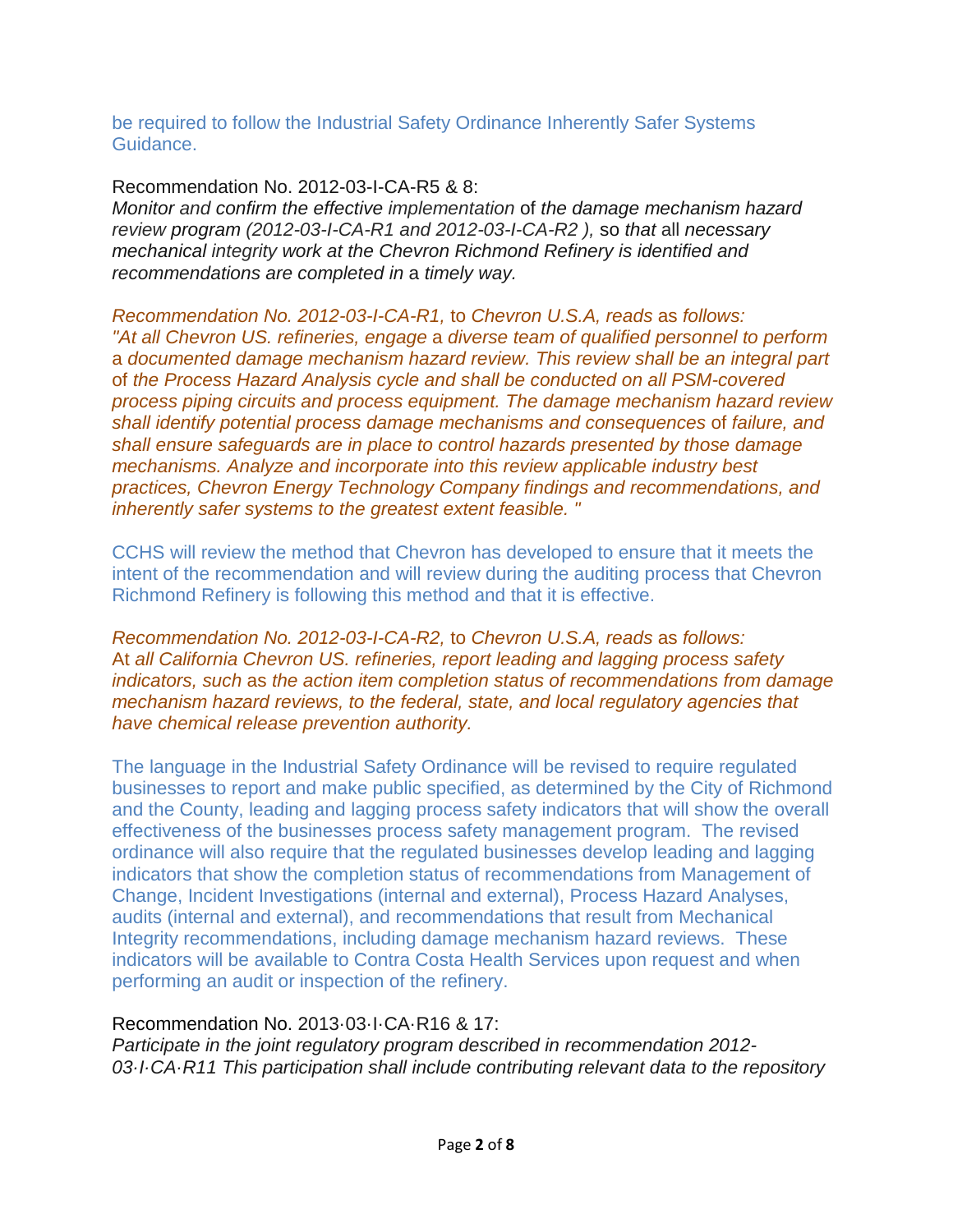*of investigation and inspection data created by the California Department* of *Industrial Relations and jointly coordinating activities.*

*Recommendation No. 2012·03·/·R11,* to *the CA State Legislature and Governor, reads*  as *follows:*

*Establish* a *multi-agency process safety regulatory program for all California oil refineries to improve the public accountability, transparency, and performance of chemical accident prevention and mechanical integrity programs. This program shall: Establish* a *system to report to the regulator the recognized methodologies, findings, conclusions and corrective actions related to refinery mechanical integrity inspection and repair work arising from Process Hazard Analyses, California oil refinery turnarounds and maintenance-related shutdowns;*

*1. Require reporting of information such as damage mechanism hazard reviews, notice of upcoming maintenance-related shutdowns, records related to proposed and completed mechanical integrity work lists, and the technical rationale for any delay in work proposed but not yet completed;*

*2. Establish procedures for greater workforce and public participation including the public reporting of information; and*

*3. Provide mechanisms for federal, state and local agency operational coordination, sharing of data (including safety indicator data), and joint accident prevention activities. The California Department* of *Industrial Relations will be designated as the lead state agency for establishing* a *repository* of *joint investigative and inspection data, coordinating the sharing* of *data and joint accident prevention activities.*

Contra Costa Health Services Hazardous Materials Programs will work with other local, state, and federal agencies by submitting all incident investigation reports and audits that are performed or are reported to Contra Costa Health Services Hazardous Materials Programs to the California Department of Industrial Relations that can be shared with other agencies and the public.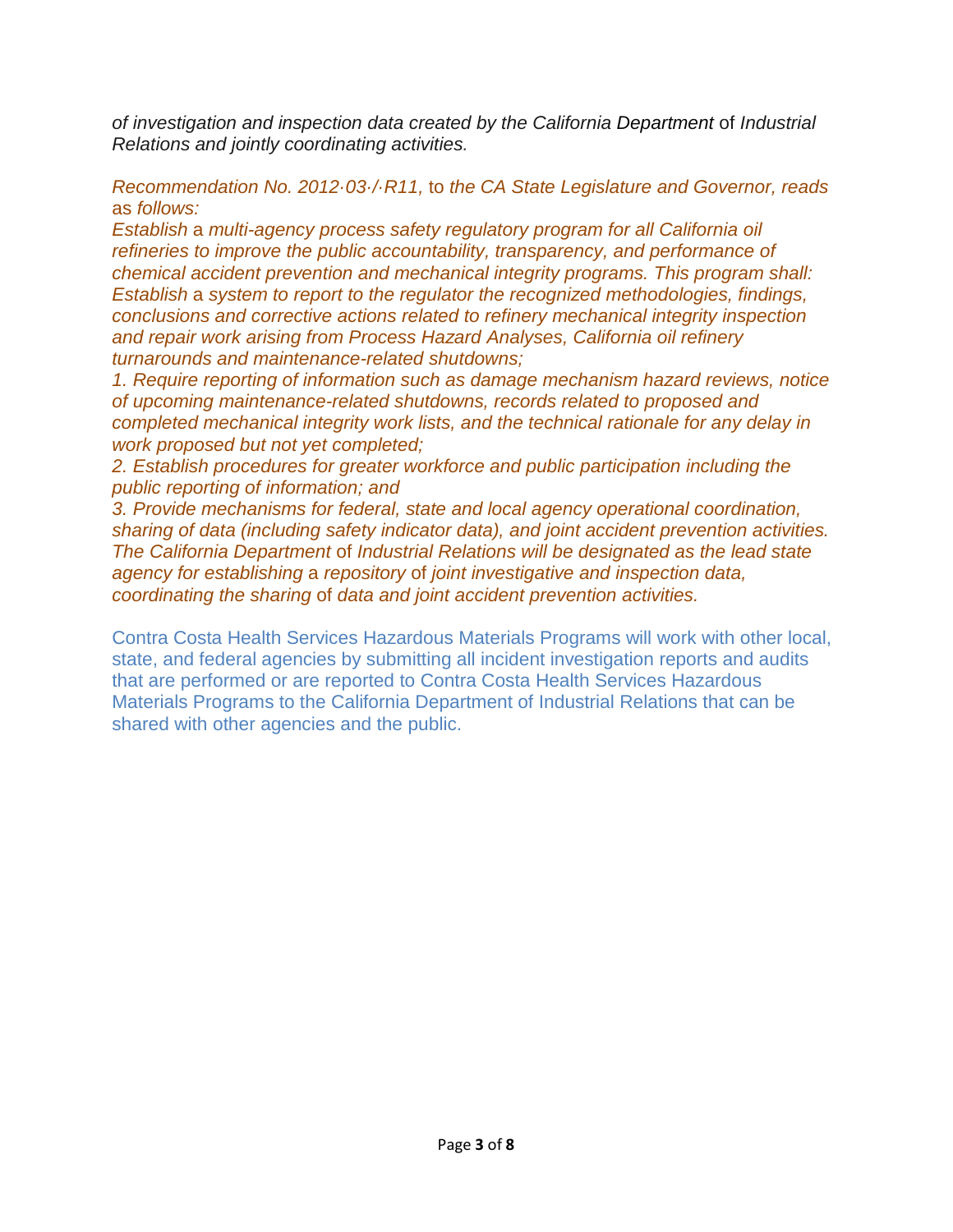U. S. Chemical Safety and Hazard Investigation Board Recommendations

# **Chevron U.S.A (Urgent)**

# 2012-03-I-CA-R1

At all Chevron U.S. refineries, engage a diverse team of qualified personnel to perform a documented damage mechanism hazard review. This review shall be an integral part of the Process Hazard Analysis cycle and shall be conducted on all PSM-covered process piping circuits and process equipment. The damage mechanism hazard review shall identify potential process damage mechanisms and consequences of failure, and shall ensure safeguards are in place to control hazards presented by those damage mechanisms. Analyze and incorporate into this review applicable industry best practices, Chevron Energy Technology Company findings and recommendations, and inherently safer systems to the greatest extent feasible.

# 2012-03-I-CA-R2

At all California Chevron U.S. refineries, report leading and lagging process safety indicators, such as the action item completion status of recommendations from damage mechanism hazard reviews, to the federal, state, and local regulatory agencies that have chemical release prevention authority.

# **Mayor and City Council, City of Richmond, California**

# 2012-03-I-CA-R3

Revise the Industrial Safety Ordinance (ISO) to require that Process Hazard Analyses include documentation of the recognized methodologies, rationale and conclusions used to claim that safeguards intended to control hazards will be effective. This process shall use established qualitative, quantitative, and/or semi-quantitative methods such as Layers of Protection Analysis (LOPA).

# 2012-03-I-CA-R4

Revise the Industrial Safety Ordinance (ISO) to require the documented use of inherently safer systems analysis and the hierarchy of controls to the greatest extent feasible in establishing safeguards for identified process hazards. The goal shall be to drive the risk of major accidents to As Low As Reasonably Practicable (ALARP). Include requirements for inherently safer systems analysis to be automatically triggered for all Management of Change and Process Hazard Analysis reviews, prior to the construction of new processes, process unit rebuilds, significant process repairs, and in the development of corrective actions from incident investigation recommendations.

# 2012-03-I-CA-R5

Ensure the effective implementation of the damage mechanism hazard review program (2012-03-I-CA-R1 and 2012-03-I-CA-R2), so that all necessary mechanical integrity work at the Chevron Richmond Refinery is identified and recommendations are completed in a timely way.

# **Board of Supervisors Contra Costa County, California**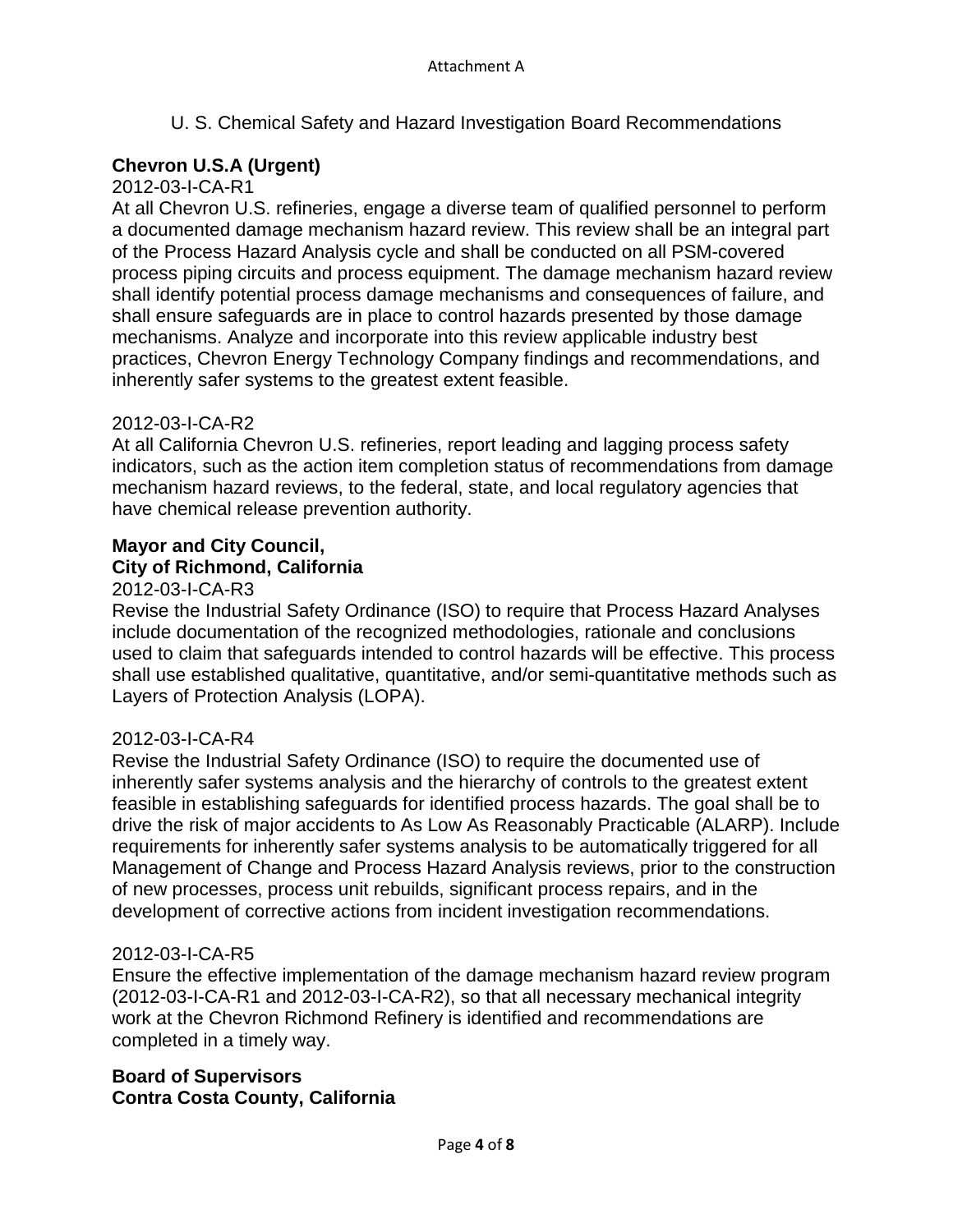### 2012-03-I-CA-R6

Revise the Industrial Safety Ordinance (ISO) to require that Process Hazard Analyses include documentation of the recognized methodologies, rationale and conclusions used to claim that safeguards intended to control hazards will be effective. This process shall use established qualitative, quantitative, and/or semi-quantitative methods such as Layers of Protection Analysis (LOPA).

#### 2012-03-I-CA-R7

Revise the Industrial Safety Ordinance (ISO) to require the documented use of inherently safer systems analysis and the hierarchy of controls to the greatest extent feasible in establishing safeguards for identified process hazards. The goal shall be to drive the risk of major accidents to As Low As Reasonably Practicable (ALARP). Include requirements for inherently safer systems analysis to be automatically triggered for all Management of Change and Process Hazard Analysis reviews, prior to the construction of new processes, process unit rebuilds, significant process repairs, and in the development of corrective actions from incident investigation recommendations.

#### 2012-03-I-CA-R8

Monitor and confirm the effective implementation of the damage mechanism hazard review program (2012-03-I-CA-R1 and 2012-03-I-CA-R2), so that all necessary mechanical integrity work at the Chevron Richmond Refinery is identified and recommendations are completed in a timely way.

#### **California State Legislature, Governor of California**

#### 2012-03-I-CA-R9

Revise the California Code of Regulations, Title 8, Section 5189, Process Safety Management of Acutely Hazardous Materials, to require improvements to mechanical integrity and process hazard analysis programs for all California oil refineries. These improvements shall include engaging a diverse team of qualified personnel to perform a documented damage mechanism hazard review. This review shall be an integral part of the Process Hazard Analysis cycle and shall be conducted on all PSM-covered process piping circuits and process equipment. The damage mechanism hazard review shall identify potential process damage mechanisms and consequences of failure, and shall ensure safeguards are in place to control hazards presented by those damage mechanisms. Require the analysis and incorporation of applicable industry best practices and inherently safety systems to the greatest extent feasible into this review.

#### 2012-03-I-CA-R10

For all California oil refineries, identify and require the reporting of leading and lagging process safety indicators, such as the action item completion status of recommendations from damage mechanism hazard reviews, to state and local regulatory agencies that have chemical release prevention authority. These indicators shall be used to ensure that requirements described in 2012-03-I-CA-R9 are effective at improving mechanical integrity and process hazard analysis performance at all California oil refineries and preventing major chemical incidents.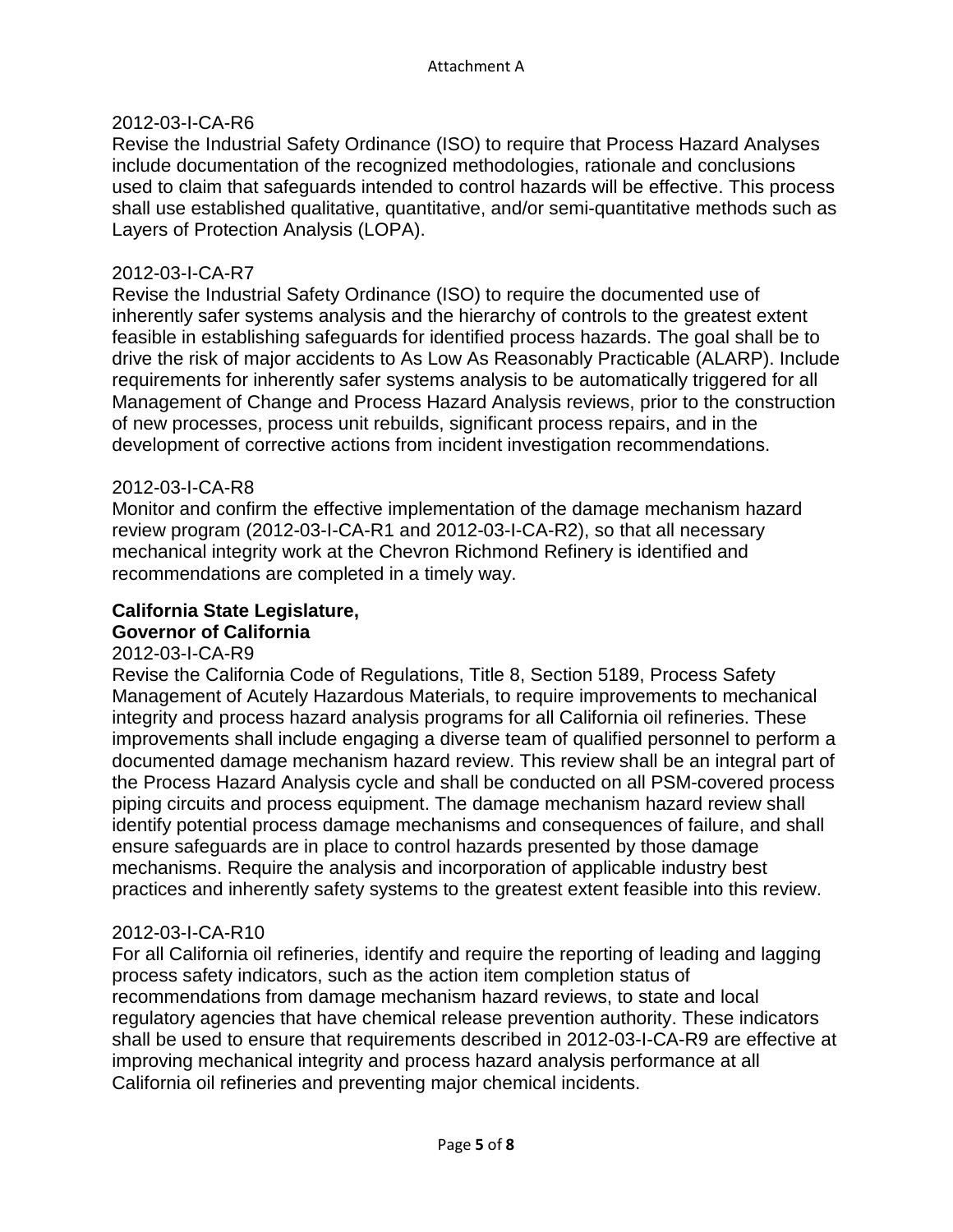# 2012-03-I-R11

Establish a multi-agency process safety regulatory program for all California oil refineries to improve the public accountability, transparency, and performance of chemical accident prevention and mechanical integrity programs. This program shall: 1. Establish a system to report to the regulator the recognized methodologies, findings, conclusions and corrective actions related to refinery mechanical integrity inspection and repair work arising from Process Hazard Analyses, California oil refinery turnarounds and maintenance-related shutdowns;

2. Require reporting of information such as damage mechanism hazard reviews, notice of upcoming maintenance-related shutdowns, records related to proposed and completed mechanical integrity work lists, and the technical rationale for any delay in work proposed but not yet completed;

3. Establish procedures for greater workforce and public participation including the public reporting of information; and

4. Provide mechanisms for federal, state and local agency operational coordination, sharing of data (including safety indicator data), and joint accident prevention activities. The California Department of Industrial Relations will be designated as the lead state agency for establishing a repository of joint investigative and inspection data, coordinating the sharing of data and joint accident prevention activities.

# 2012-03-I-CA-R12

Require that Process Hazard Analyses required under California Code of Regulations, Title 8, Section 5189 Section (e) include documentation of the recognized methodologies, rationale and conclusions used to claim that safeguards intended to control hazards will be effective. This process shall use established qualitative, quantitative, and/or semi-quantitative methods such as Layers of Protection Analysis (LOPA).

# 2012-03-I-CA-R13

Require the documented use of inherently safer systems analysis and the hierarchy of controls to the greatest extent feasible in establishing safeguards for identified process hazards. The goal shall be to drive the risk of major accidents to As Low As Reasonably Practicable (ALARP). Include requirements for inherently safer systems analysis to be automatically triggered for all Management of Change and Process Hazard Analysis reviews, prior to the construction of new process, process unit rebuilds, significant process repairs and in the development of corrective actions from incident investigation recommendations.

# 2012-03-I-CA-R14

Monitor and confirm the effective implementation of the damage mechanism hazard review program (2012-03-I-CA-R9 and 2012-03-I-CA-R10), so that all necessary mechanical integrity work at all California Chevron Refineries is identified and recommendations are completed in a timely way.

# **The U.S. Environmental Protection Agency**

2012-03-I-CA-R15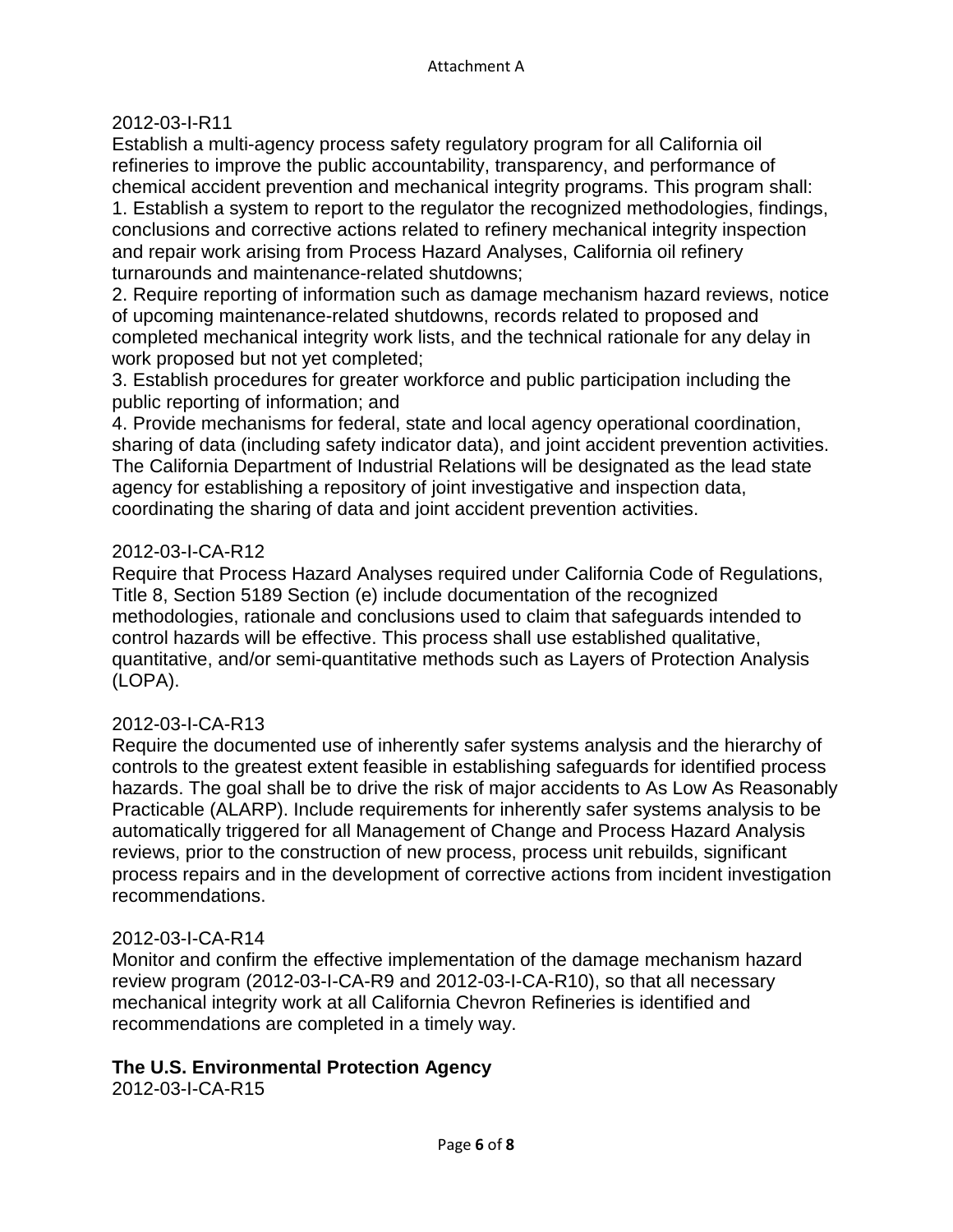Jointly plan and conduct inspections with Cal/OSHA, California EPA and other state and local regulatory agencies with chemical accident prevention responsibilities to monitor the effective implementation of the damage mechanism hazard review and disclosure requirements under 2012-03-I-CA-R9 and R10 above.

**The Board of Supervisors, Contra Costa County, California,** 2012-03-I-CA-R16; **The Mayor and City Council, City of Richmond, California**, 2012-03-I-CA-R17; **The California Air Quality Management Divisions,** 2012-03-I-CA-R18; **The U.S. Environmental Protection Agency,** 2012-03-I-CA-R19; and **The California Environmental Protection Agency,** 2012-03-I-CA-R20; Participate in the joint regulatory program described in recommendation 2012-03-I-CA-R11. This participation shall include contributing relevant data to the repository of investigation and inspection data created by the California Department of Industrial Relations and jointly coordinating activities.